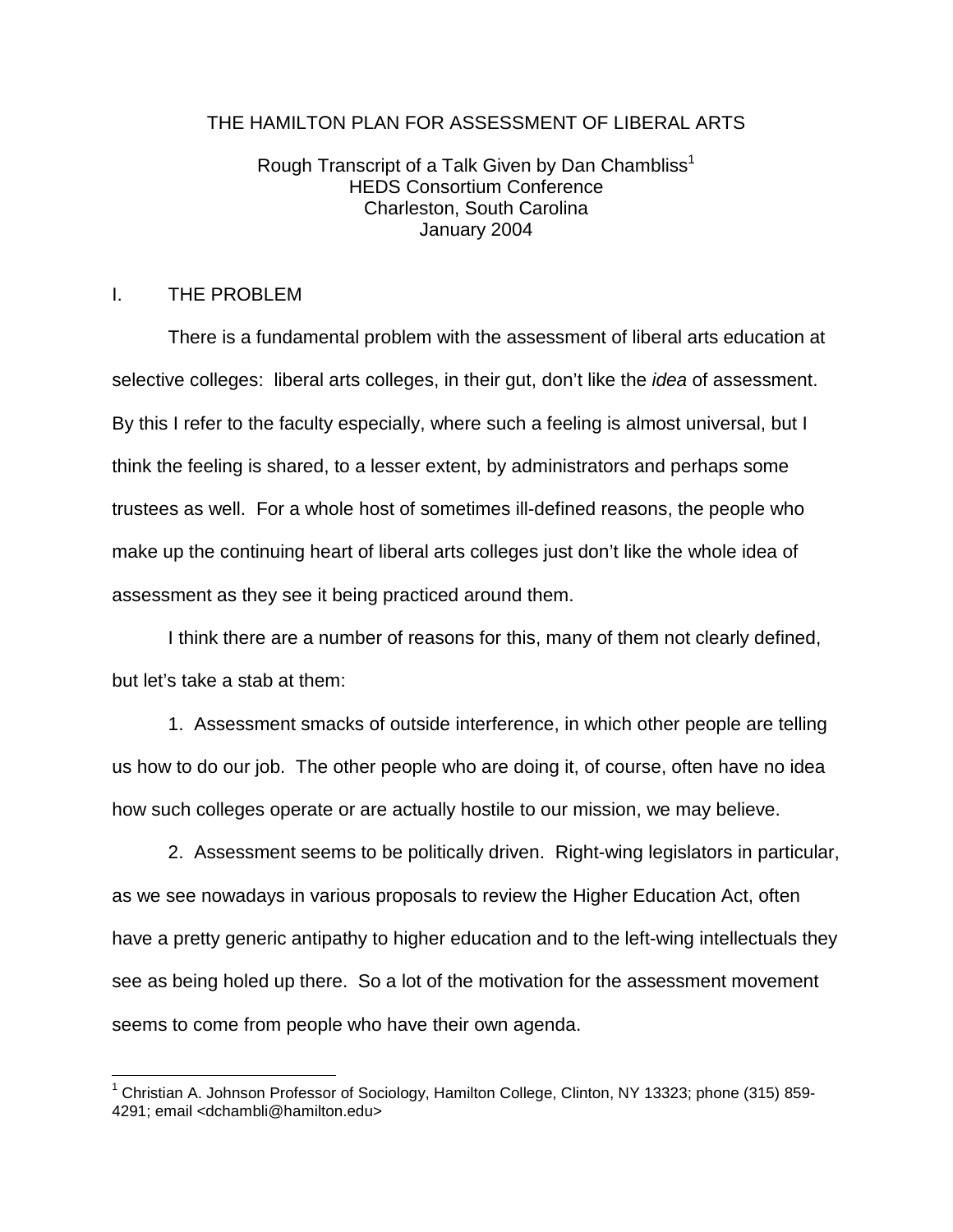3. Assessment work is often intellectually lightweight, a kind of "worst of education research" discipline. Often times, assessment is conducted by people who not only have no training in social science, but are quite actively professors in fields completely unrelated to social science research. Partly as a result, a lot of assessment work really does represent bad social science, and few respectable professors want to be identified with work that is so conspicuously inferior from an academic point of view.

4. The assessment movement smells like business. Indeed, it actually does derive fairly directly from the whole Scientific Management movement of the early 1900s, in which industrial tasks were broken down into their component parts, designed for the highest level of collective efficiency, and then reassembled using a highly elaborated division of labor. To the minds of academics, this is exactly what we aren't trying to do; and the whole Scientific Management approach, and indeed the entire culture of business, represents precisely what many academics don't want to be involved in – indeed, they went into academia precisely to avoid this kind of thing, at least in some cases. Any discussion of "productivity," "costs and benefits," "getting results for our efforts," and the like reminds many professors of the world they want nothing to do with.

5. Finally, and related to all the others probably, is the whole thing (that is, the assessment "movement") seems to violate what we're really up to in some ill defined way. For now, I'll leave it open what this means, but that sense clearly underlies much of the almost instinctive negative response that many academics have to assessment.

But: the fact is, assessment is here to stay. Seemingly all state legislators want it, and lots of foundations, and a fair number of trustees, and a decent number of other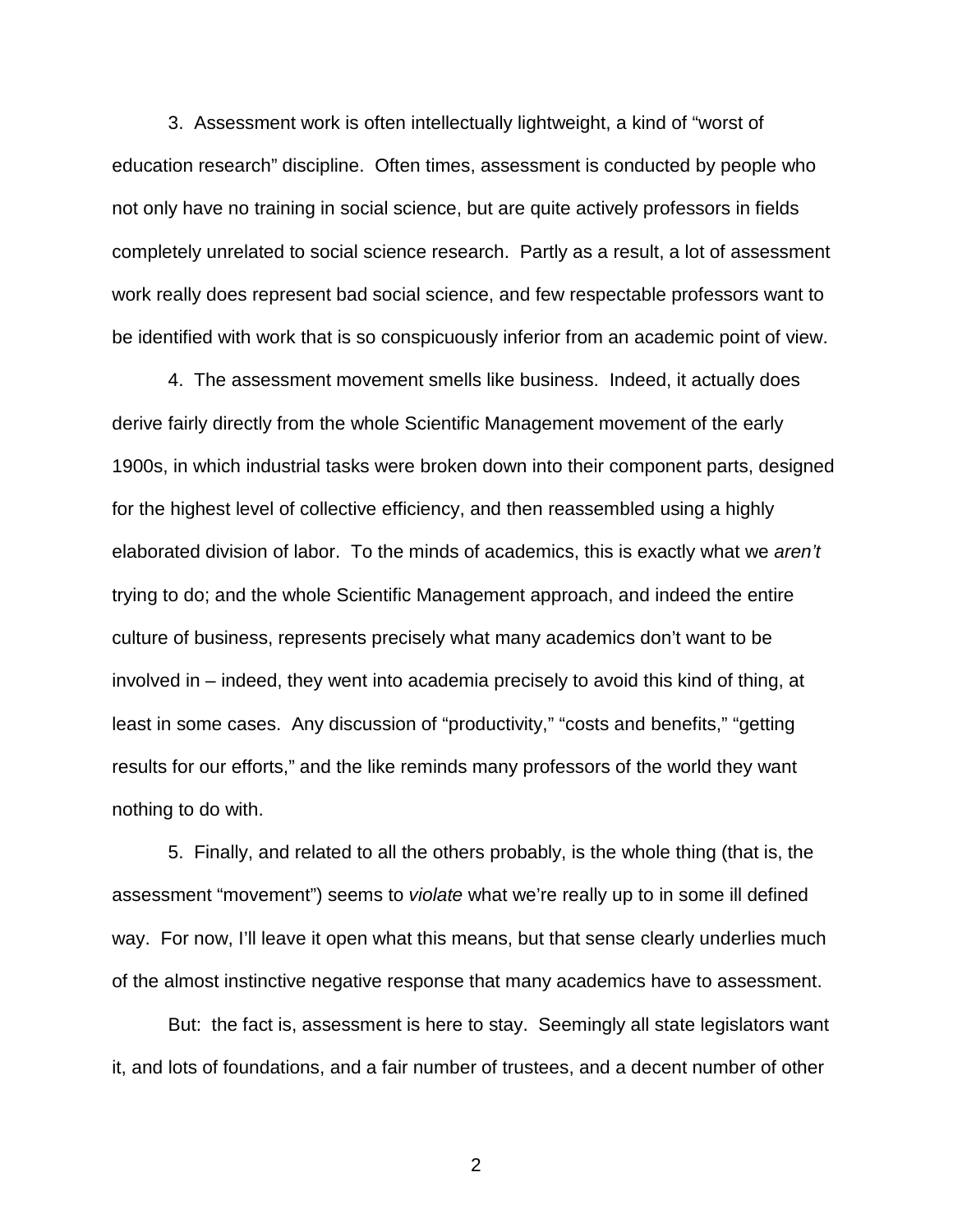people; and in the abstract, it's not altogether a bad idea. That is, there is something common-sensically correct about the notion that we should try and see if we are actually accomplishing anything in our work. How we do this may be very much up for grabs, but the general idea that results do matter at some level does seem reasonable, even if people aren't doing such a good job so far of measuring those results.

The solution, therefore, I would propose, is to try and do assessment right – to do it right. At Hamilton, that's what we want to do. Now, doing it right means several things:

- The results should be useful. We ought to be able to find out some things that faculty, students and administrators can use to actually do their work better.
- The research should be fundamentally sound social science. We know how to do research on human behavior, using experiments, surveys, interviews, and the like; there's no reason not to use those best-designed methods for doing what is obviously social science research. And the academic credibility of our work depends on doing high quality research.
- Most importantly, our assessment efforts should be true to the mission of liberal arts.

### II. THE MISSION OF LIBERAL ARTS

 That last point is a little bit tricky. We need to know, then, what "liberal arts" actually means. At Hamilton, we've approached this somewhat empirically; that is, rather than just make up a definition of "liberal arts", or draw on the kind of speeches that presidents routinely give at convocations and commencements, we've tried to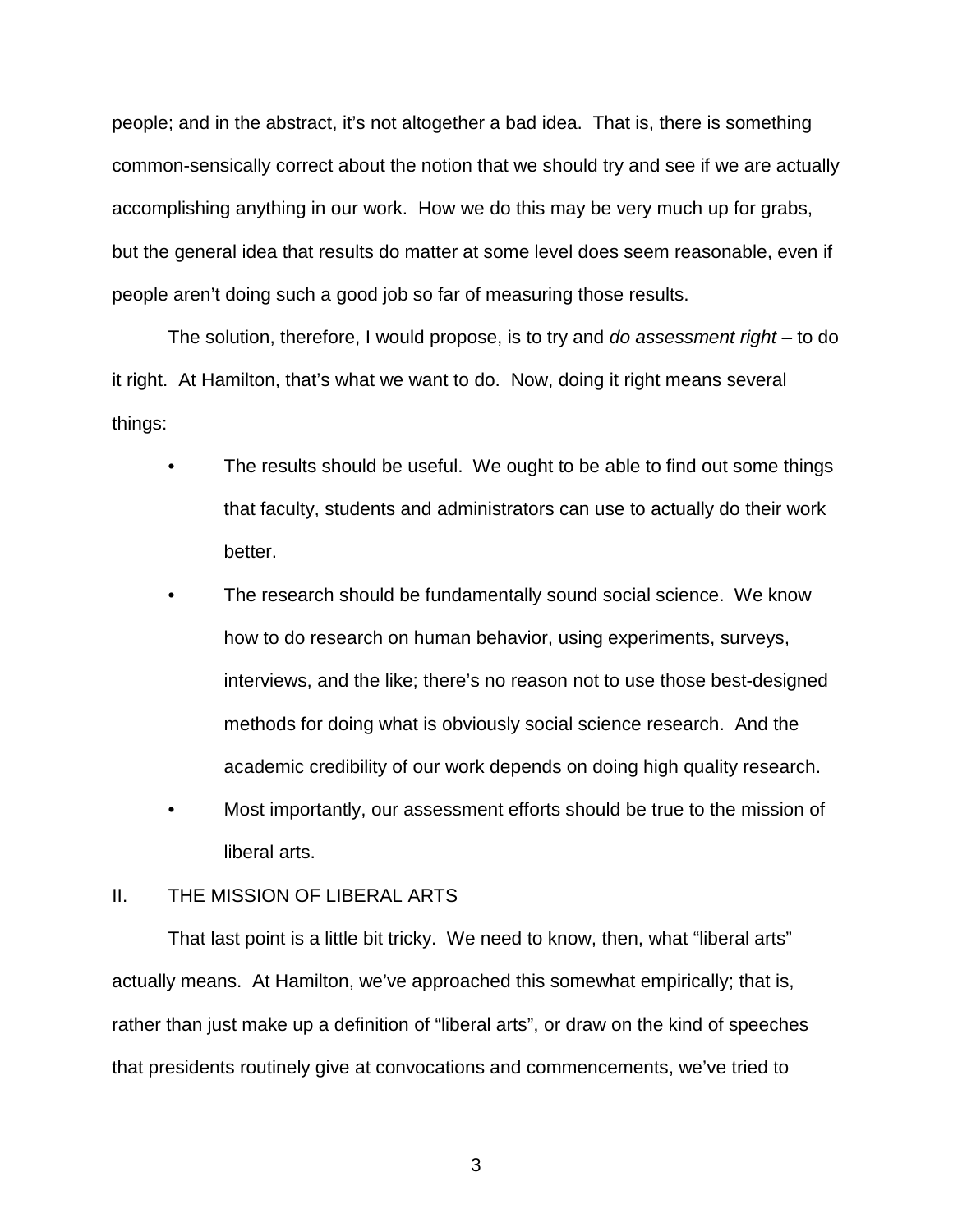figure out how students and former students use the term based on our own preliminary studies of the past few years. It seems that to our students, and perhaps to our faculty as well, "liberal arts" means a number of things:

 1. Liberal arts certainly includes certain basic skills: critical thinking, writing, speaking, and the like. There are actual techniques and skills that students need to learn that are associated with a liberal arts education.

2. Most disciplinary content seems not to be a crucial component. That is, it was clear from our alumni interviews that while students may learn a lot in their major, and certainly enjoy studying in one field more than another, in very few cases was the actual disciplinary content they learned useful or relevant to them in their later lives; and indeed, we have little evidence that what they learned in their major proved to be much more important than what they learned in other fields. Obviously, if someone is going to be a chemical engineer, knowledge of chemistry matters; but most of our alumni go into fields only loosely related, if at all, to the fields they studied closely while in college.

 3. We are not in the job training business. This by itself makes assessment considerably more difficult. By comparison, a proprietary business school that teaches students secretarial skills, how to use an Excel spreadsheet, or how to do basic accounting has a very clear cut mission; and these schools take to assessment like bees to honey. Similarly, I was talking recently with the Director for Assessment for the U.S. Naval Academy, where they seem to love assessment – but then, their mission is exceptionally clear: to train officers for the U.S. Navy. There is no ambiguity whatsoever about what Naval Academy graduates will do for a living; and I think they wouldn't be particularly happy if a fair number of their alumni wound up writing poetry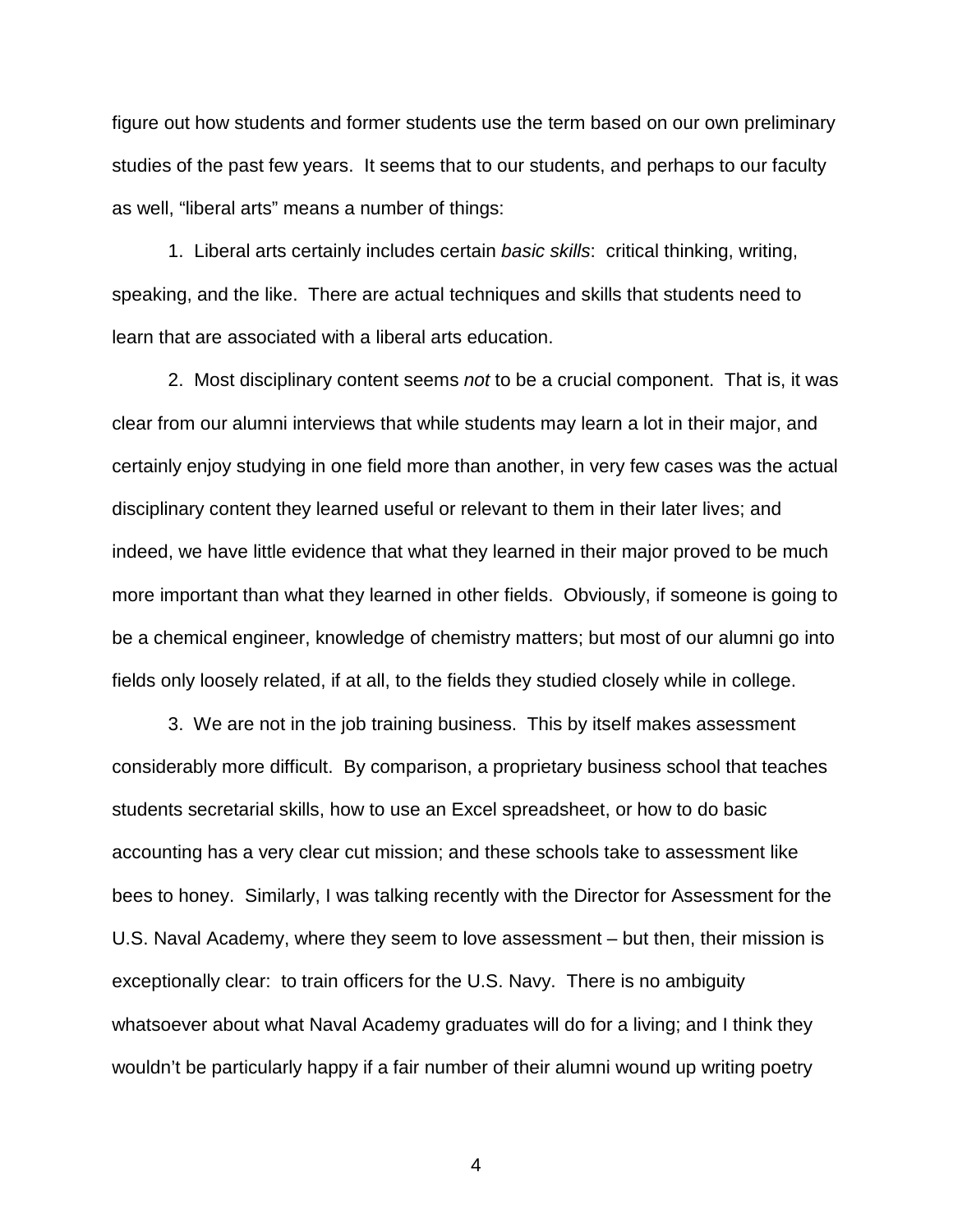and living in a yurt in Alaska, whereas for our schools, that is not so rare an outcome, nor an undesirable one. Our alumni wind up in a wide range of fields, and we seem to believe that, in a sense, the wider the range, the better. Far from training people for a specific job, we take pride in the fact that they engage in a phenomenal range of careers.

 4. We are looking for long-term results. I think it's nice if Hamilton graduates get good jobs straight out of college, but if they don't I don't worry about it at all; and I don't think my fellow professors do; nor the administration particularly, except perhaps the Career Center. If after five years, they still don't have good jobs, that may be a cause of concern; and if after ten years they aren't well placed in something they enjoy, then I think we would get worried. But our immediate post graduate placement rate by itself is, I think, of minimal concern for most of the members of our faculty and staff, and even for many of our alumni themselves. We're in the job of helping people in life over the long haul, not just in "finding them a job" right now.

 5. Finally, it seems that in fact the "results" we're looking for are uncertain almost by definition. It's true, again, that college presidents frequently write long, windy speeches about "the meaning of the liberal arts," but that genre works precisely because nobody has very good answers. We don't really know for sure what our goals are. We do know that we live and work in these institutions, and so do our students; we know that lots of students want to go to such places (or at least more than we can accept), and we know (I speak for those among us fortunate to be highly selective) that our alumni – ten, 15, even 30 years after graduation – are exceedingly fond of these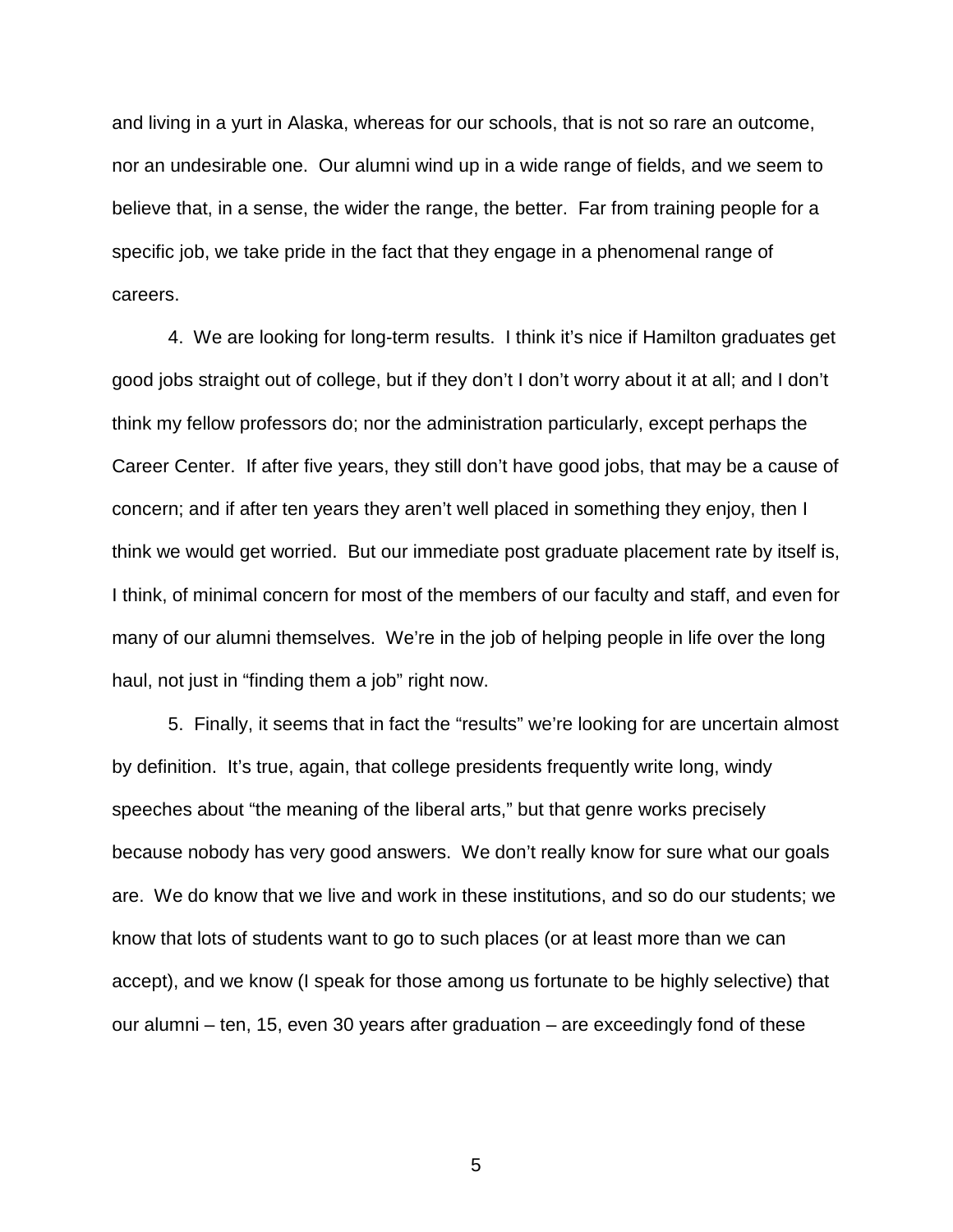institutions, and seem to think we are doing a wonderful job at *something*. But we're not exactly sure what it is, and they aren't either.

 Now this flies directly in the face of all the best wisdom of assessment theory. You're supposed to have a clear mission statement; you should have clear goals, and objectives, and without clear goals you can't really get there at all; it's much easier to get where you're going if you know where you want to go, and so on. This is elementary wisdom in most organization thinking. Indeed, I myself have written on organization excellence and have touted the notion that clear goals are one of the fundamental principles of a high-performance organization. And yet we don't have them.

 On the other hand, we – by which I mean highly selective, residential liberal arts colleges – are, by common consensus, among the most fabulously successful institutions of higher education in the world. Our alumni for generations love us, believe that we have made their lives immeasurably better, are adamant in argument that we have helped them in their careers, and the like; the finest students in the country are knocking down (some of our) doors; people will pay lots of money to attend our institutions, and will leap all sorts of hurdles to gain admission. It certainly seems that we are doing something right, since very few organizations enjoy the kind of success we have, historically at least, enjoyed. So our self-evident lack of goals, clarity of mission, and the like seems at least not to have been a fatal error, if an error at all. In other words, our "lack of clear goals" is not evidence that we are irresponsible ne'er-do-wells.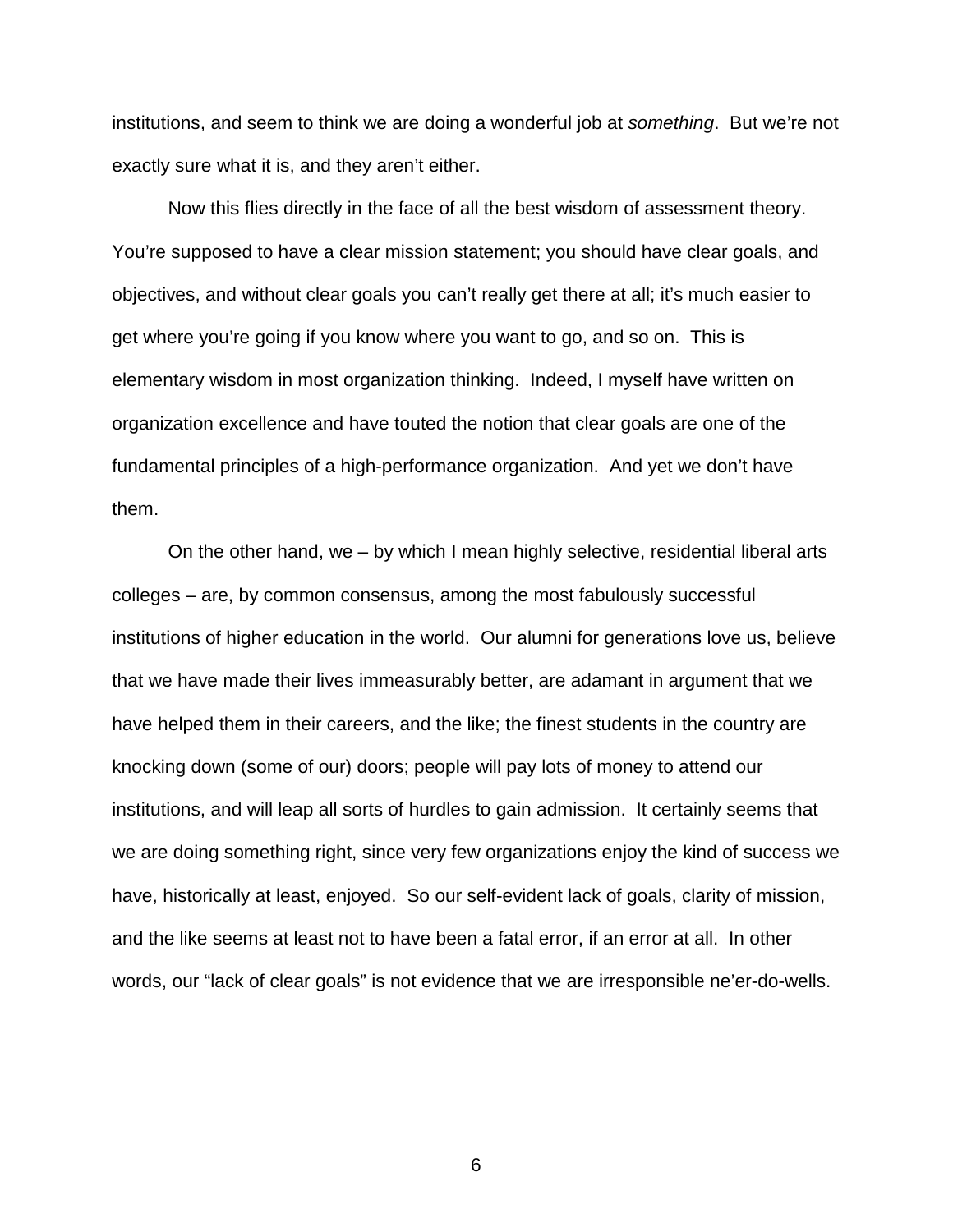#### III. THE MELLON ASSESSMENT PROJECT

 With some of these ideas in mind, we applied for and received, in 2001, a large grant running three to five years from the Andrew W. Mellon Foundation for the assessment of liberal arts education at Hamilton College. We designed our project to be a comprehensive, multi-method social science research project that would be institution-wide and longitudinal, following a group of students over a significant period of years. We wanted to see, fundamentally, how education at Hamilton is experienced by the students who experience it, in all its ramifications. The Project directly employs eight faculty members, between 12-15 student research assistants, several staff members, and a variety of consultants and others at different points. There are a number of components for the research, but the primary ones are these:

 1. The Panel Study. This is an interview study tracking 100 randomly sampled students from the Class of 2005 (out of a class of about 440). Every year for their four years at Hamilton, and one after they've graduated, we interview these 100 students (or as many as we can) on a wide variety of issues about their experience at Hamilton College. Our goal is to be able to track the careers of these students over their entire time at the college and one year after they graduate. In addition, we collect writing samples from those students in every year of the study.

 2. The Writing Study. We are preparing an archive of several thousand student papers, collected over a five-year period, from a wide variety of classes and students, including those collected from the panel students. Each June, we bring to the college a group of writing experts from similar colleges, train them carefully in some evaluation rubrics, and then have them "blind" read a large number of student papers. The papers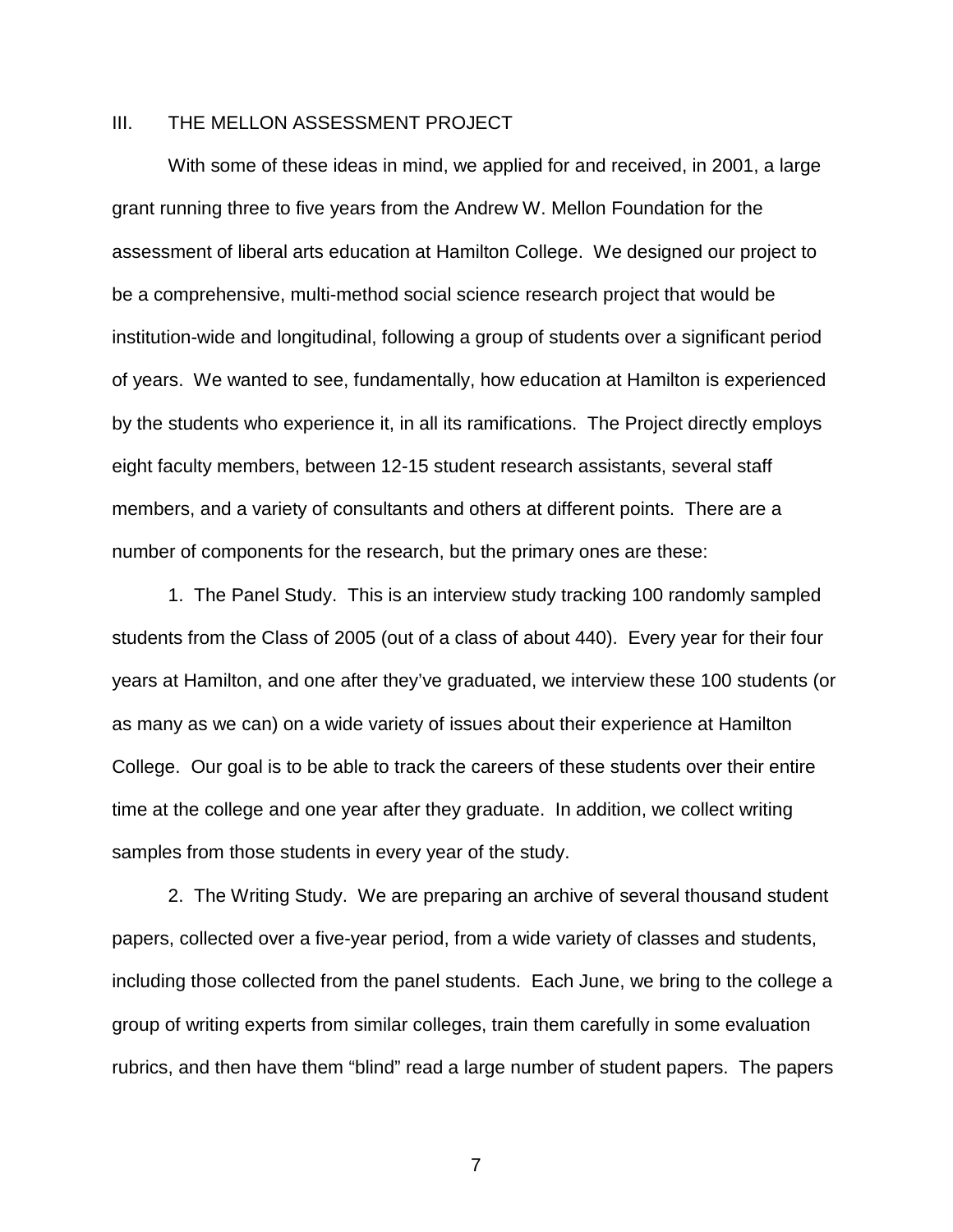have had all identifiers removed from them, so the readers have no idea if the paper was written by a sophomore or a senior, or is indeed an example of high school writing submitted by the student before they even matriculated. The papers are evaluated on eight different criteria. Our goal here is to understand, through an objective evaluation scheme, the extent to which our students' writing actually improves (or does not) during their time at Hamilton, and on what criteria it improves or not. This study is thus far proving to be quite successful and interesting, I should say.

 3. We are analyzing HEDS senior surveys taken over the past ten years, using a range of multivariate techniques including regression analysis, Probit analysis, and the like. The HEDS surveys as provided to member colleges typically use very simple if not perfunctory analyses; we are doing far more elaborate work on them, first by compiling the surveys into a ten year longitudinal database.

 4. Finally, we are involved in numerous "projects of opportunity" including a study of student course selection, studies of student networking, of social life, of advising, and the like, using archival data (of student course registrations, for instance), surveys, focus groups and a host of other methods. We have perhaps a half dozen of these projects going at any one time; some are done in direct response to questions from constituencies among the faculty or administration.

#### IV. LESSONS LEARNED

 In the course of all this work we are learning a lot about Hamilton College and a student's experience there, but some lessons are not just about Hamilton. We are learning a variety of interesting things about assessment, for example, some of which I would like to share with you: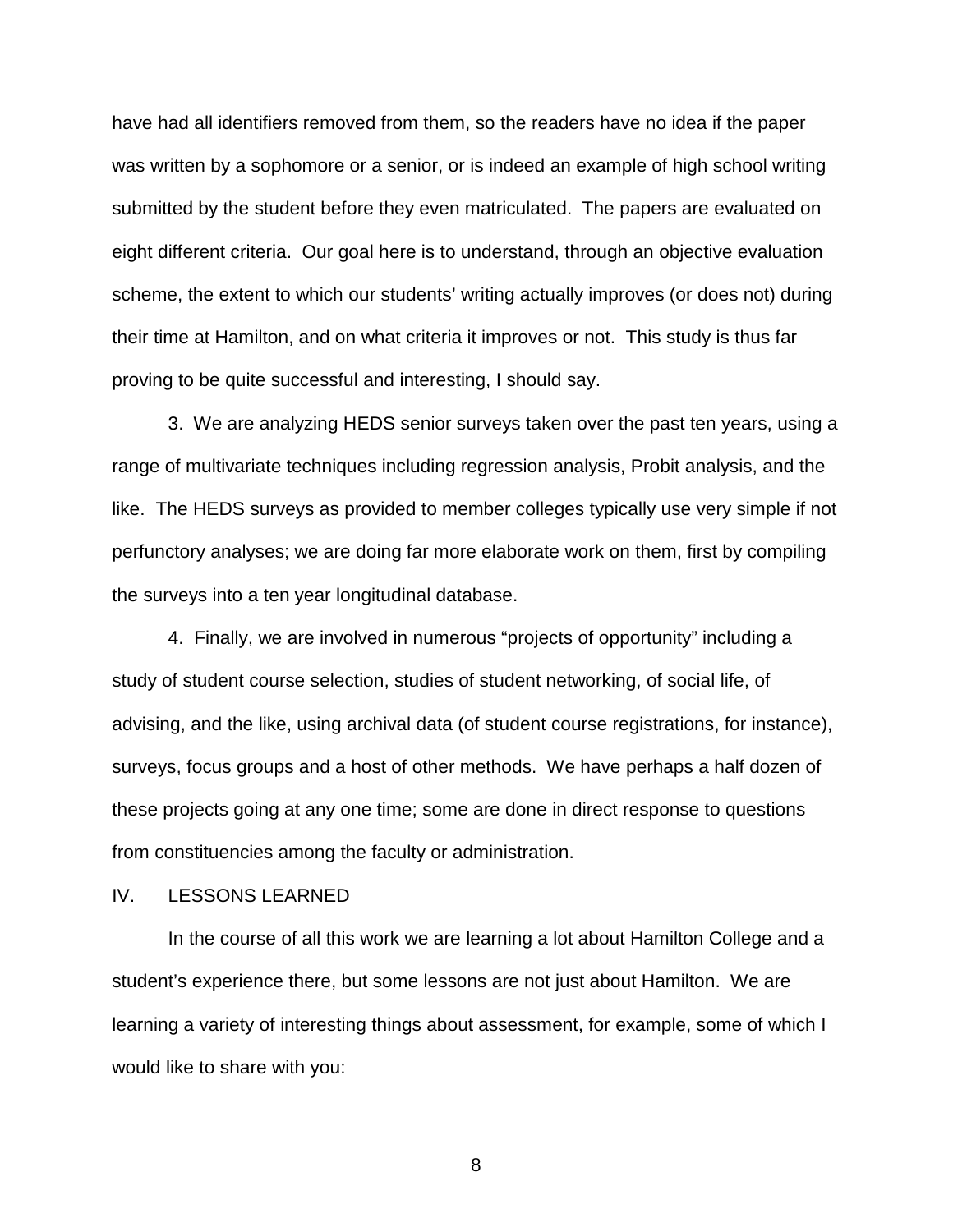1. We have gained faculty support through creating academically credible results, not through trying to get "buy in" or pushing involvement. Rather than have lots of faculty involved in the whole project from the outset, or from having endless committee meetings or holding workshops, we waited for several years before releasing any real results or bringing in other people. By that point we had actually done some fairly serious research and had some interesting findings to share with the faculty, administration, and staff. Then we gave a number of short presentations highlighting interesting findings – and the response was not just positive, it was surprisingly positive. We've had great response, and now have a fair number of projects going that draw directly from that response. We are trying to establish something of a consultant/client kind of relationship with our institution, in which constituencies pose important questions and we try to answer them.

 2. You can do this work pretty cheaply using student assistants, existing data, and a few other fairly cheap methods such as focus groups. We are doing a very expensive project, but our goal is not to create expensive models – instead, we want to find in our work some good "proxy" measures that can stand in for large scale projects. Or: how do you get reasonably good answers quickly and cheaply? We rely heavily on student research assistants, who, with a little bit of training, can do quite a bit of good work. At the same time, they are learning valuable social science skills, participating in ongoing faculty research projects, learning about their fellow students, and helping their own institution. We find that a good number of good students are very interested in doing this kind of work once they see what it involves. It certainly isn't for everyone; and it may be hard to predict who will be good at it. But overall, students at our institutions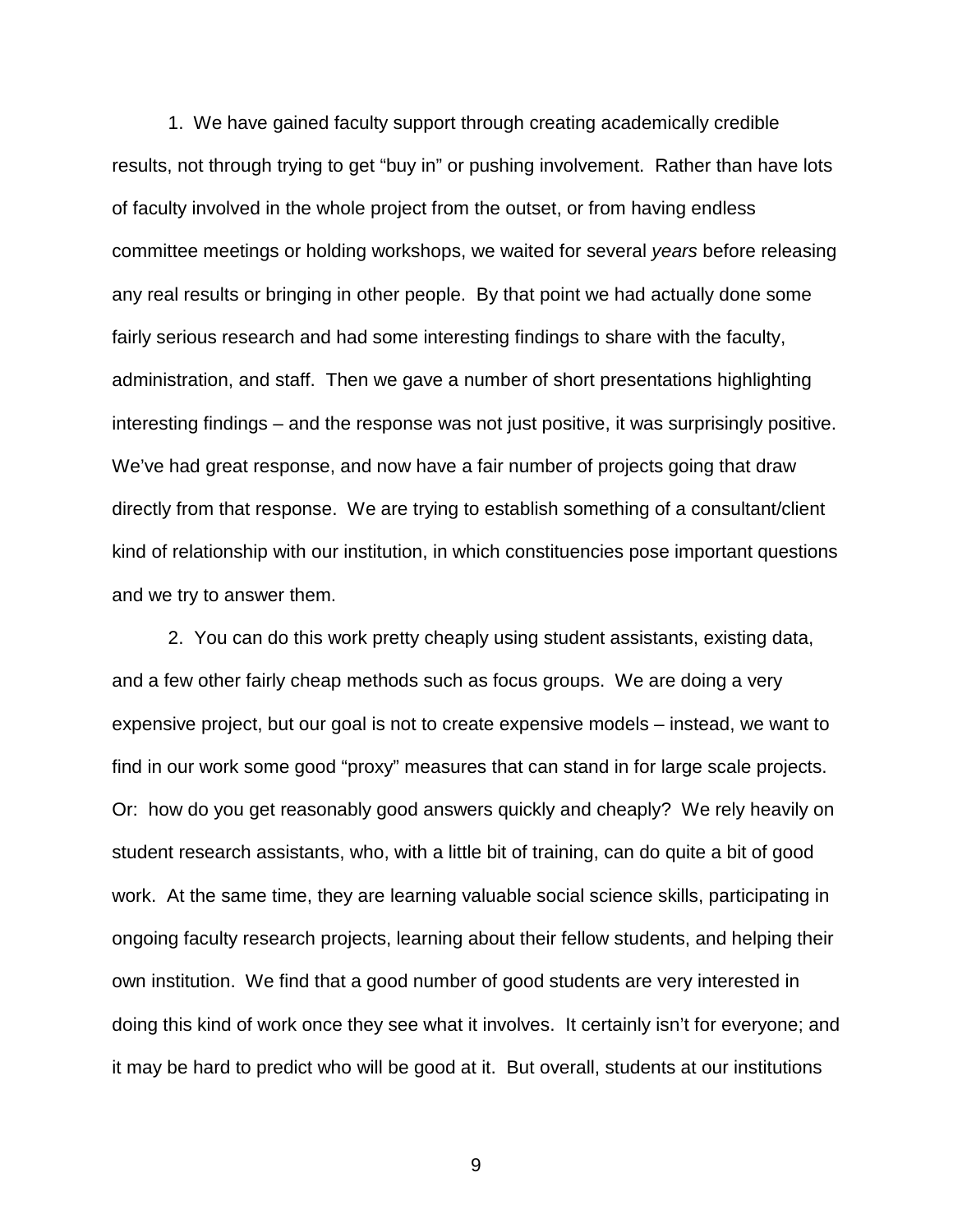provide a very high quality, very cheap work force, who are in it for the education and the experience.

 3. The multi-method approach we find to be crucial. Surveys alone suffer from major weaknesses, both as self-report instruments and as conceptually rigid apparatuses. Interviews, too, have their weaknesses. Richard Light used interviews almost exclusively for his pioneering book, and the result is I think some very significant errors in interpretation. The various tests proposed by testing agencies and entrepreneurs have weaknesses which are probably obvious to you.

 4. This is a big lesson that we've learned that I would especially emphasize to you: you must use student experience as your unit of analysis or a crucial dependent variable. Don't rely on program or course-based assessment exclusively. There are fundamental problems with using the kind of program or course-based assessment that many institutions use almost exclusively. They include:

- Students at our institutions enroll in a college, not a major. Most of them aren't attending our school for the particular major or concentration that they will take; many of them change majors, often more than once. They're attending a liberal arts college, and that's what they're looking for. Evaluation of a single major doesn't tell us much about their entire experience.
- A single program or department can be quite good, but irrelevant. At Hamilton, for instance, our Information Technology program is absolutely excellent; everyone raves about the quality of the service, how helpful the staff people are, how much they've learned, and the like; but it really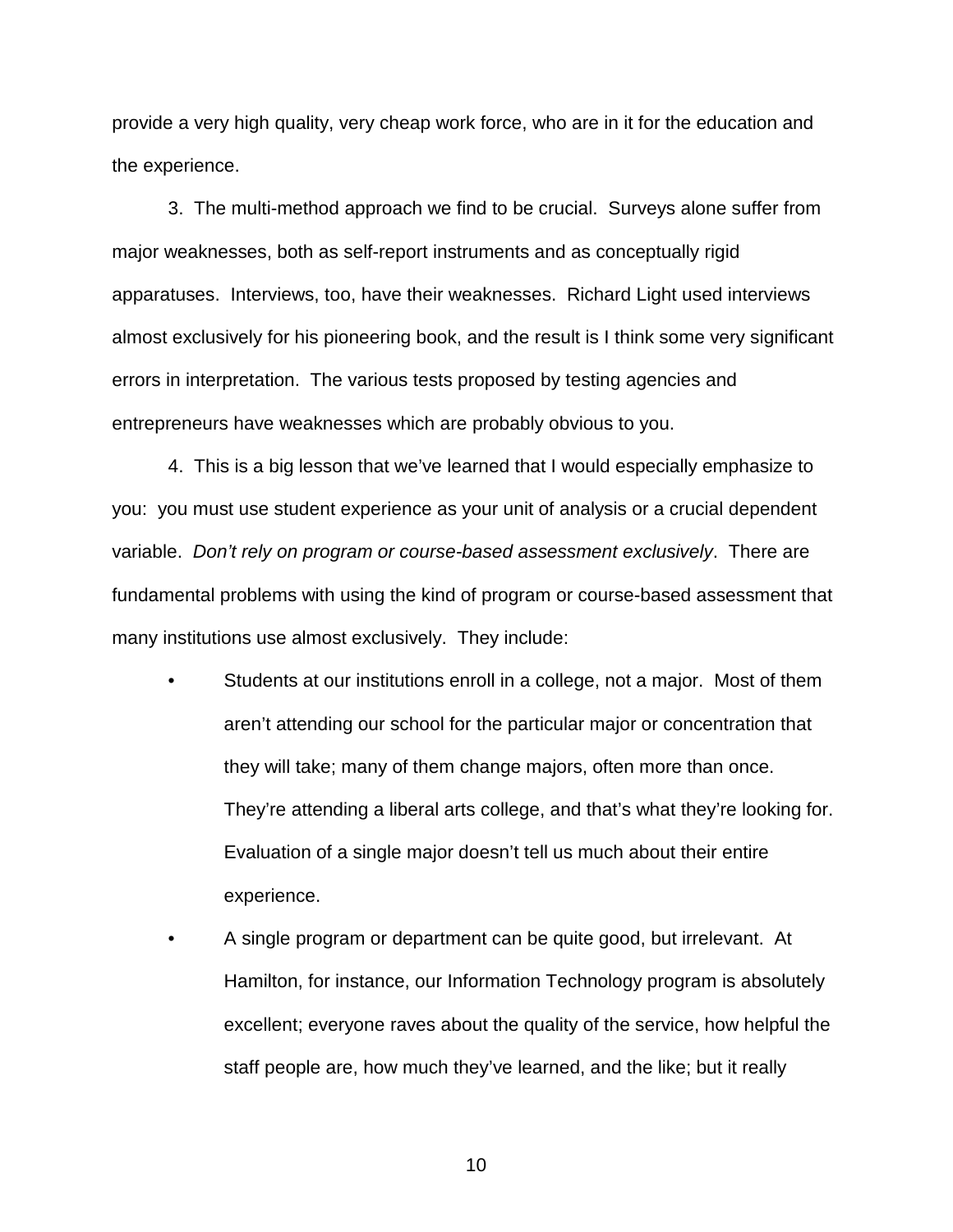doesn't matter much in their overall experience. Alumni never say to us "Wow, that IT program sure was great and it made the whole thing worthwhile." The exceptional quality of the program, which would be quickly picked up in a course or a program-based assessment, is marvelous without a doubt; but it really doesn't matter much in the big picture, by itself.

 • If evaluated by program-based assessment, programs can shift their costs out. This is elementary to any economist; the programs can create "negative externalities." What I mean is they can make their own programs better, but at the (unmeasured) expense of someone else. For instance, everyone thinks that "small classes" are a great thing, and in the abstract they are; but whenever there is a small class created somewhere, there must be a larger class being created somewhere else. Basically, the people who teach the small classes may get all sorts of credit for it, while someone else looks bad. Similarly, the whole move to "research-based science" programs means that science programs, which are already capital intensive, become tremendously labor intensive as well; and, yes, by many measures they are quite successful – so long as you ignore all of the students who aren't in them. The costs have been shifted out of the program, and aren't measured; therefore, the whole thing looks very successful. (Remember: good assessment starts with good accounting.)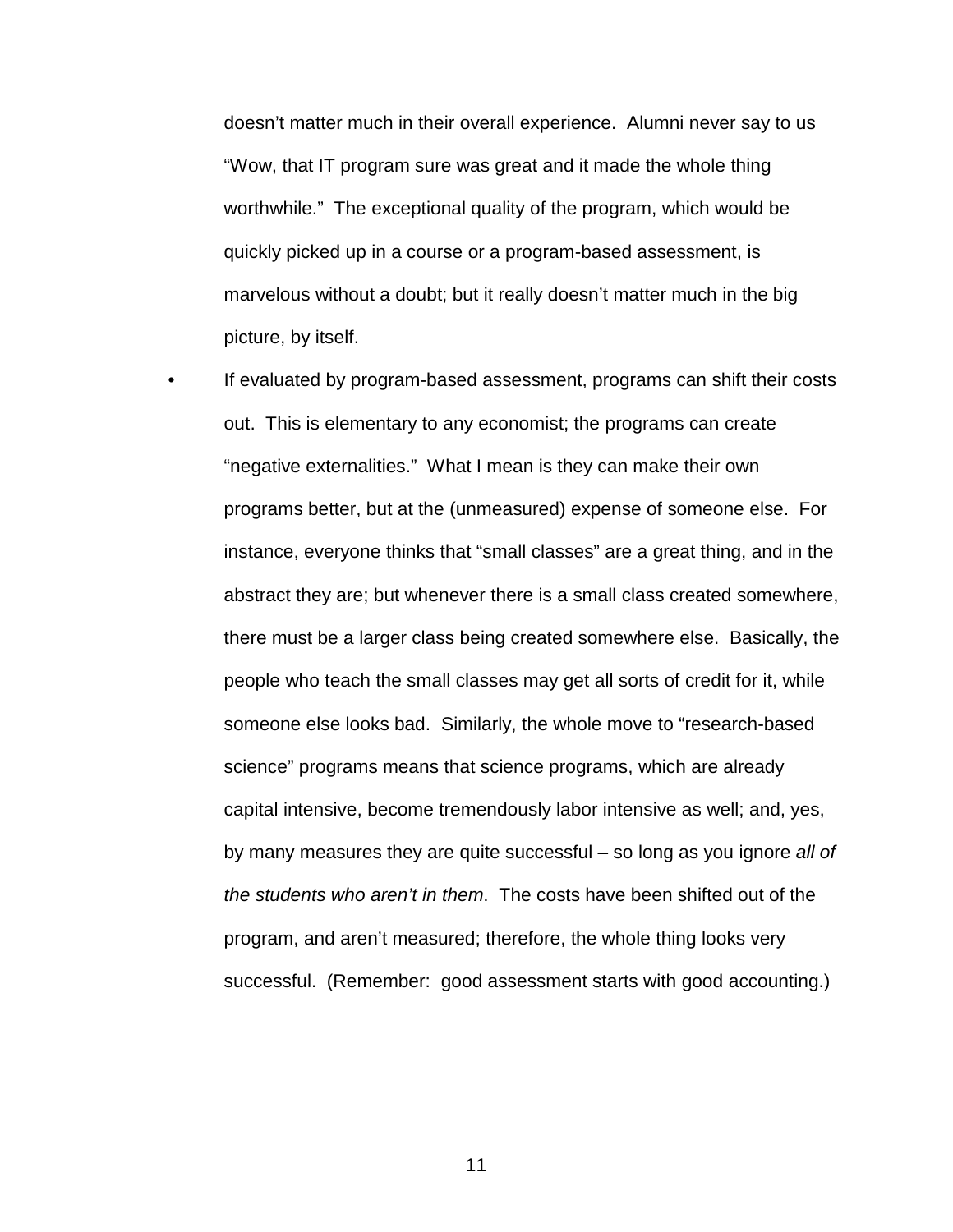# V. LIBERAL ARTS ASSESSMENT IS DIFFERENT

 Throughout the five years we have been working on Mellon-related assessment projects, we have been struck repeatedly by the ways in which liberal arts assessment is quite different from assessment as usually practiced – for instance, at large state universities, community colleges, proprietary institutions, and the like. Stating exactly how good assessment should be done at a liberal arts college is not easy, but I might venture here one reading of how it should be different. Liberal arts education isn't industrial engineering; it's agriculture. Our students, that is, are not inert raw material to be taken in, processed through and then turned out with a clearly defined change or result. That model works for teaching some things, no doubt. If you want to teach someone how to field, strip and clean an M-16, as the U.S. Army does, a rather simple step-by-step learning procedure works quite well, and you can process millions of people through your system in short order. But liberal arts education – not to be sentimental about it – is much more like agriculture. We're dealing with living beings here and they don't respond the same way as does inert material; in addition, as I said earlier, we're dealing with uncertain results that reveal themselves over many years. In a way, what we do is much more like growing flowers: we have these delicate little buds that we plant in the ground, water gently, shine some friendly sunshine on, and wait to see what happens. You can't force the damn thing to grow; but if you regularly and fairly continuously, treat it reasonably well in the proper environment, it usually grows, and sometimes quietly beautifully. I am certain, after many years of teaching and about five years of assessing, that we are dealing not with a manufacturing operation here at all; instead, we work in quite human organizations with lives of their